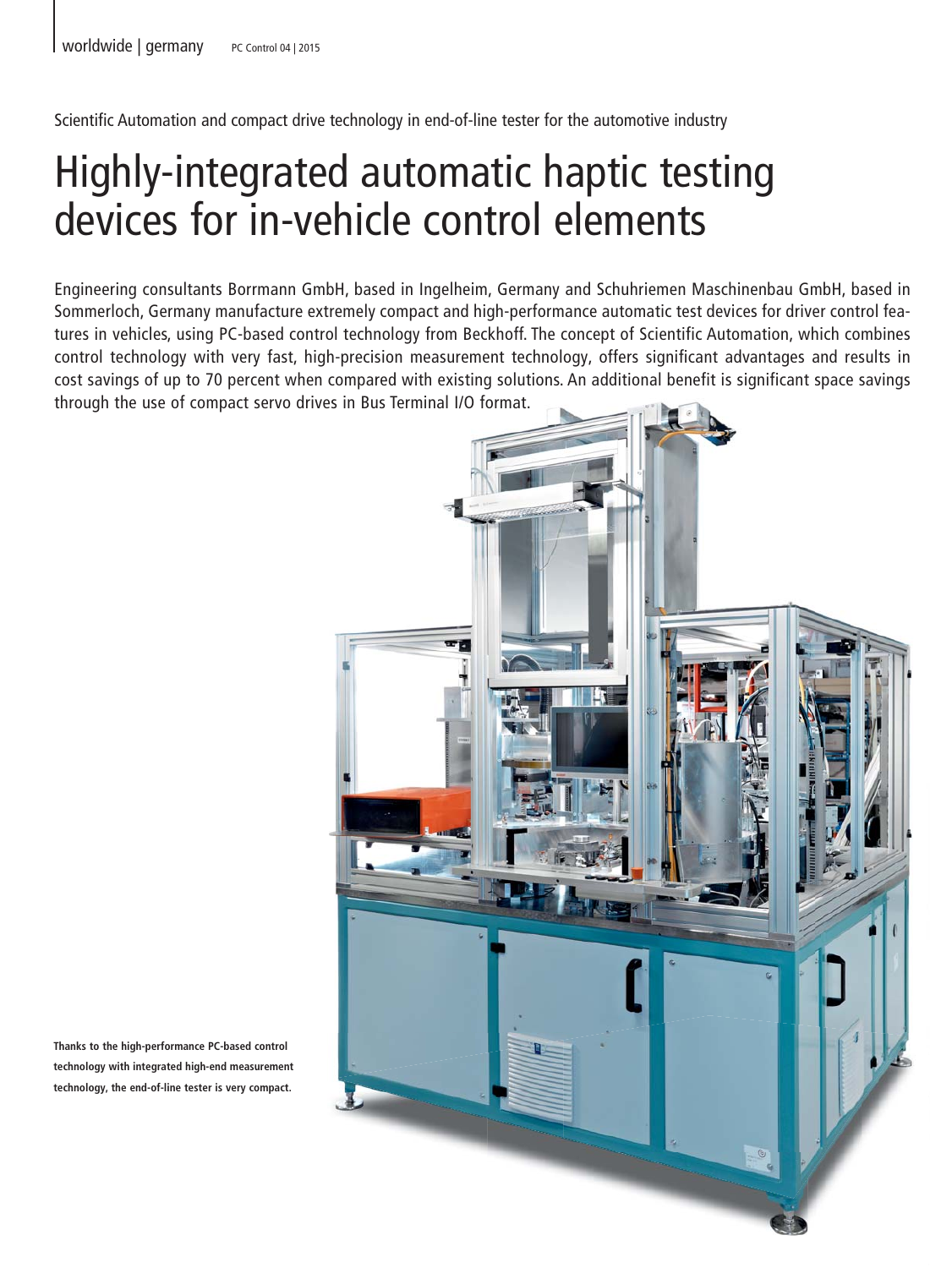

**The AM81xx OCT servomotors ensure high-precision movements in no less than seven axes.**

The automatic test devices are end-of-line testers for the comprehensive testing of control elements for drivers in vehicles. Drivers use these features to operate the lighting, radio, air-conditioning, navigation system and much more. A wide range of vehicle functions are selected by pressing, pushing, tilting, turning or touching. Andreas Borrmann, Managing Director of an engineering consultant company under the same name, explains: "The main task of the test system is automatic haptic testing. Numerous sensors measure the forces and torques involved in actuating the different switching functions. Rotary plate applications are implemented with up to eight independently operating stations." These automatic units are among the most integrated haptic testers in the market, offering very compact control and drive technology. Coupled with the particularly powerful measurement technology, these features play a key role in providing a robust, powerful solution. Borrmann continues: "Whereas in the past special measurement technology was required for synchronous acquisition of force/path or torque/angle data, we can now use standard components from Beckhoff. The standard I/O terminals even enable additional synchronous acquisition of bus telegrams such as CAN or LIN from the devices under test." A single Industrial PC (IPC) handles all the control and measuring tasks for the eight stations. It is not uncommon to have up to 450 test parameters for each operator control element. Typical cycle times for a rotary plate cycle are 20 seconds, which corresponds to an annual production of more than 300,000 driver control elements.

# Simplifying complex test procedures

At the start of a test cycle, the operator subjectively examines the component to be tested in station 1 for obvious mechanical flaws and cosmetic deficiencies such as scratches. Once the device under test has been inserted, it is automatically clamped and contacted. After manual through-switching of the device and confirmation of the subjective inspection by the operator, the lift door closes and the rotary plate cycle starts.

The brightness of the LED symbol illumination can vary by more than 30 percent. In station 2, the brightness is calibrated by measuring light levels with a video camera. Correction values for the brightness control are written into the EEPROM of the device under test via a CAN telegram. In station 3, lift-off tests using suction grippers ensure that the decorative lids and covers are glued on correctly. Inductive analog initiators verify the presence of the bolts, and several sensors ensure the correct color combination of all buttons. The first haptic test in the form of a torque measurement follows in station 4. A torque sensor, which operates based on the piezo-electrical effect, provides torque data with a resolution down to 0.1 Nm at a rotational speed of up to 180 degrees per second. The goal of this measurement is to determine the notching as well as the minimum and maximum cogging torques. Cogging torques outside the permitted limits indicate a malfunction in the assembly process for the device under test. Andreas Borrmann explains: "We use the oversampling functionality with a factor of 20 to enable 20,000 measurements per second at a task cycle time of 1 ms. Therefore, each angle degree is resolved with more than 25 torque data sets."

Station 5 is uniquely configured for testing vertical pressure forces. Here too, a high-precision piezoelectric force sensor is used. Thanks to the oversampling functionality, a force resolution of 0.02 N can be achieved at an actuation speed of 10 mm/s, with a path resolution of 0.002 mm. At the same time, CAN and LIN telegrams are recorded during actuation and are exactly assigned to the actuation position, thanks to a task cycle time of 1 ms. Stations 6 and 7 are optimized for measuring horizontal tilting forces, utilizing the same measurement technology as in station 5. Because strictly horizontal actuation of tilting movements gives rise to lateral forces, these forces must be compensated through elaborate mechanical balancing components. The final writing of data, such as part number, serial number, production date and further product-specific information into the EEPROM takes place in station 8, which is the last station. If the results of all test parameters (up to 450) are within the specified limits, laser labelling of the device under test is approved. The labels contain information in plain text and in Data Matrix code (DMC). A DMC reader scans the code and checks the content and quality. In the subsequent rotary plate step, the fully checked module is transported to station 1, where the operator removes and packs it.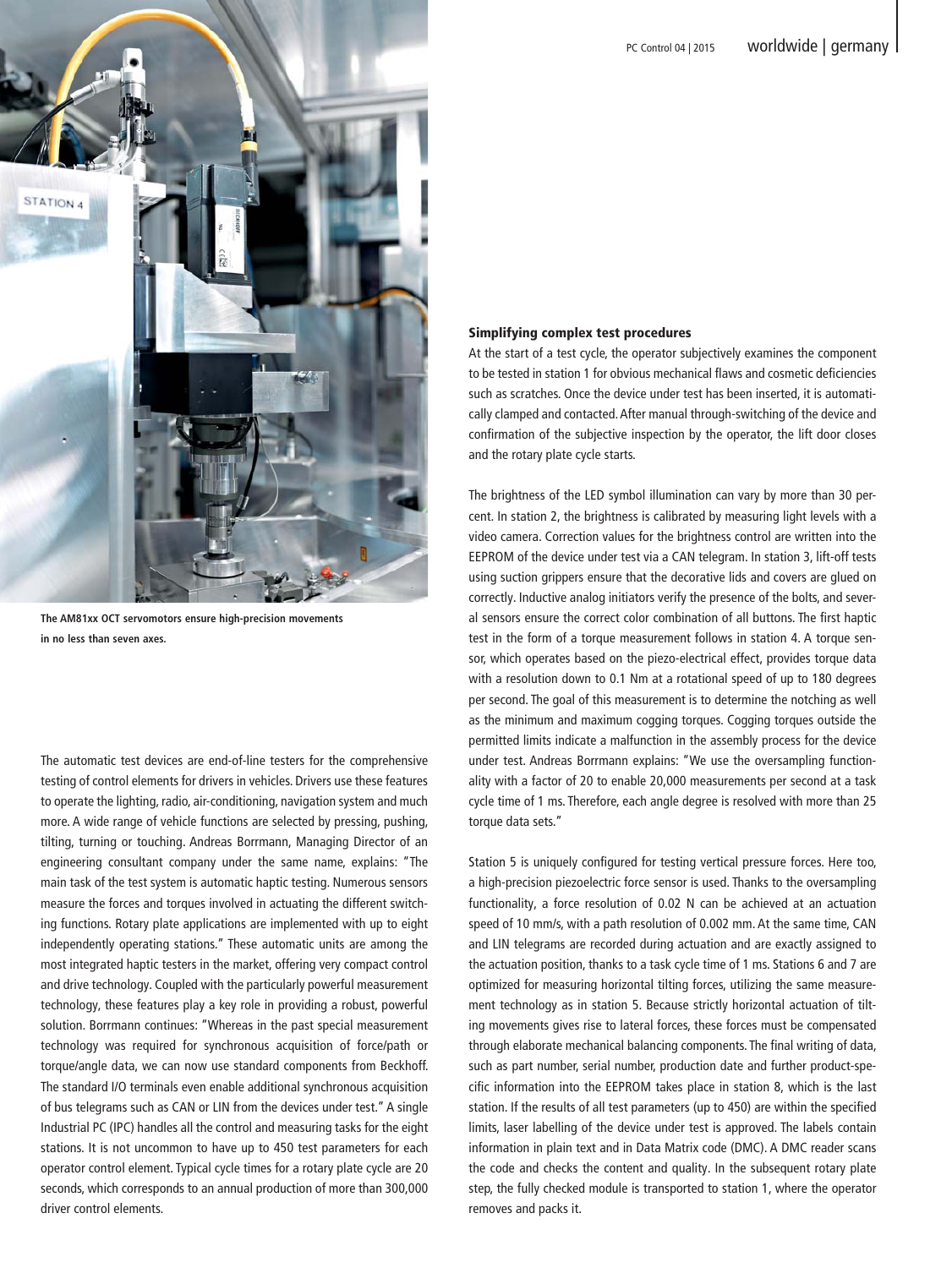

**Communication with the test device according to the ISO 15765 standard is realized via seven EL6751 CANopen master terminals. This has reduced the costs by more than 80 percent when compared with existing solutions.**

**EL7211-0010 servomotor terminals with One Cable Technology (OCT) are key components to enable compact design and precise motion control.**

#### Speed and precision require PC Control solution

Without PC-based control technology from Beckhoff, the development of this end-of-line tester would have been virtually impossible, according to Andreas Borrmann: "Only PC-based control enabled us to meet the very stringent requirements in terms of speed and accuracy for the measurement and drive technology. The performance of existing solutions was limited by the lack of expandability of the PCs with measuring and control cards, which were used in the past. The modular, decentralized Beckhoff technology removes this limitation, facilitating a reduction in hardware costs by up to 70 percent, compared with existing solutions that have separate measurement technology."

Andreas Borrmann sees further benefits in the fact that the entire measuring and control system can be controlled centrally and conveniently from a single IPC. The additional PLC required in existing systems can be omitted, and the effort involved in numerous driver installations for the measurement technology from different manufacturers is a thing of the past: "The integrated system solution offers significant benefits in this respect, not least in view of the fact that PC-based control also includes high-performance, high-precision and very fast measurement technology. Moreover, it is easily possible to integrate the CAN protocol used in the vehicle for communication between operating elements and the control unit according to the ISO 15765 standard. The protocol is modelled in the TwinCAT PLC and processed via seven EL6751 CANopen master terminals. Compared with the technology used in the past, this results in cost savings of more than 80 percent. What's more, the CAN protocols can now be read and evaluated in real-time, synchronized with automatic actuation of the device under test. Previously, this was only possible with highly specialized and

complex electronic measuring systems. The haptic data consists of three elements – the force sampled by analog means, the path determined directly via the motor and the contact determined via a CANopen master terminal – which can now be determined easily."

# I/O system integrates advanced measurement technology

In addition to servomotor and CANopen master terminals, the I/O system that complements the control technology leverages 16 EL1008 digital input terminals and twelve EL2008 digital output terminals, each with eight channels. Measurement technology integrates directly via the corresponding EtherCAT Terminals. Four 2-channel EL3202 analog input terminals with an oversampling factor of 20 ensure time-synchronous, high-precision acquisition of force, path, torque and angle data. Seven 4-channel EL3104 analog input terminal process current, temperature and signal measurements. An EL3681 digital multimeter terminal also measures currents, while a high-precision, 2-channel EL3692 resistance measurement terminal provides contact resistance value determination.